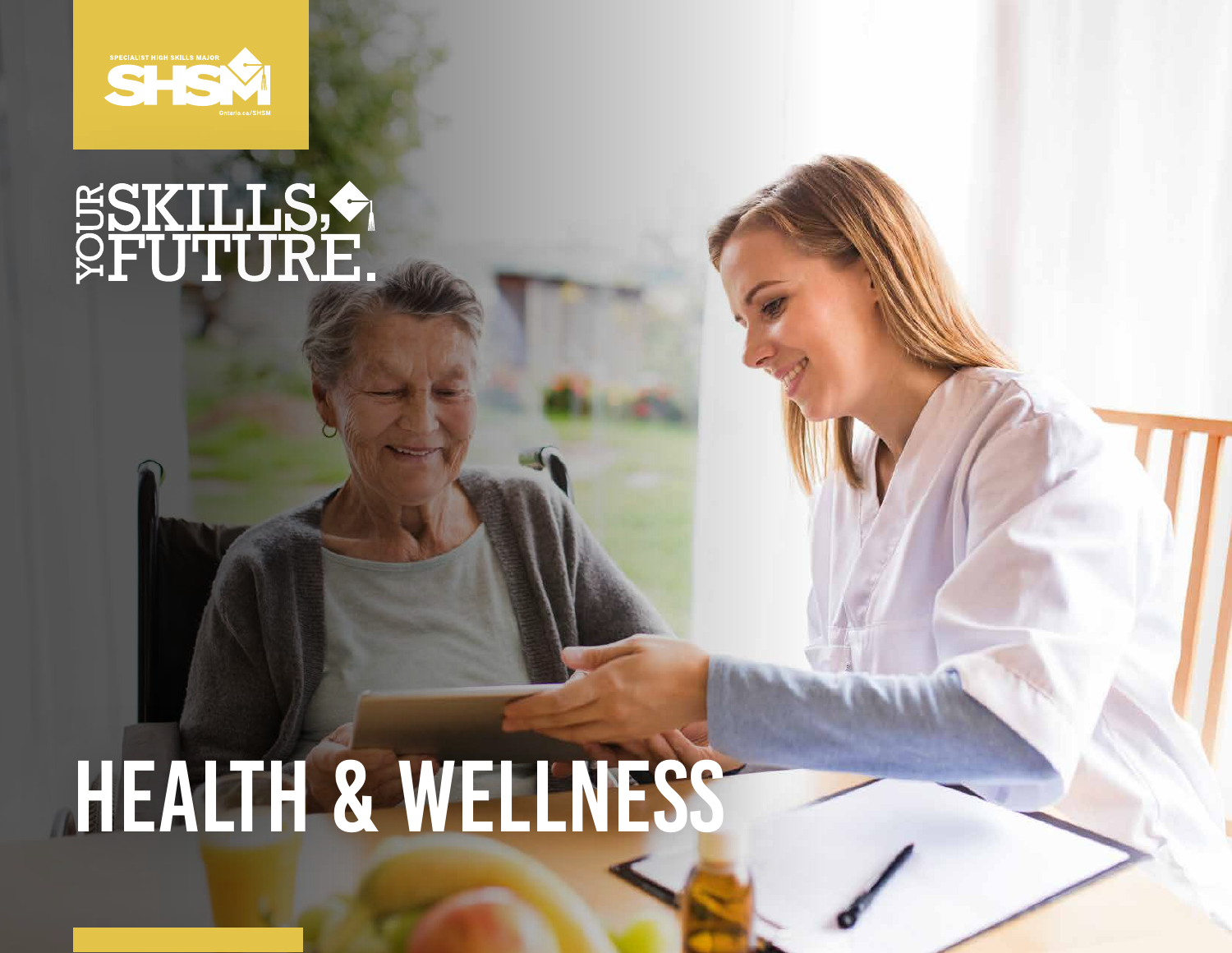### **CREDITS**

#### **Course Package**

Each Specialist High Skills Major (SHSM) program offers students a bundle of eight to ten credits. These courses are regular Ontario secondary school courses that allow students to work towards their Ontario Secondary School Diploma, but have been bundled as the most relevant courses to prepare students for a future in the health and wellness sector.

Two credits in this bundle include cooperative education where students pursue a work placement in a field of interest.

#### **Achievements in the Program**

- **Certifications and Awareness Training:** Students complete selected sector-recognized certifications and training
- **Experiential Learning Opportunities:**
	- Have the opportunity to learn from industry professionals
	- Complete two cooperative education credits and gain work experience in the health and wellness sector
	- See guest speakers and go on field trips to explore careers in health and wellness
- Gain a **Sector-Partnered Experiences** (SPE) component that includes one of the following options: Innovation Creativity and Entrepreneurship (ICE) training; sector-delivered coding; or, sector-delivered mathematical literacy. The SPE will require a six hour activity, delivered with a sector partner and have an experiential and assessment component
- **Reach Ahead Experiences:** Explore the field and postsecondary education opportunities in the health and wellness sector
- Completing the SHSM program prepares students for their pathway to **apprenticeship, college, university or work**



#### **The bundle includes:**

- **Four "major" credits** in Health and Wellness in Grade 11 and 12, which focus on health care technological education, health and physical education, science, or a combination depending on the program focus
- **Supporting credits:**
	- One English credit in Grade 11 or 12
	- One math credit in Grade 11 or 12
	- One Grade 11 or 12 science or social science and humanities credit
	- Two cooperative education credits to experience life in the health and wellness sector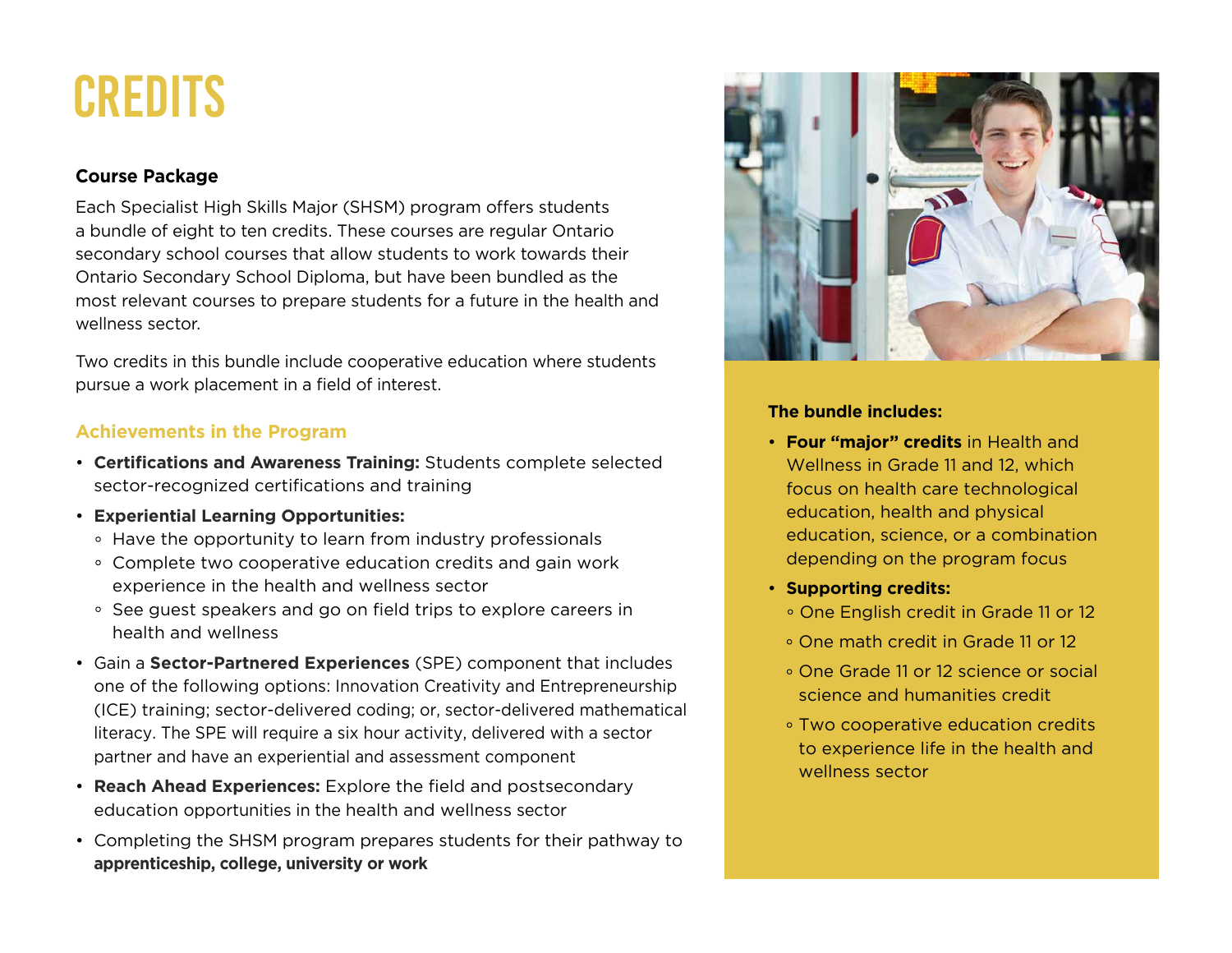## The Experience

#### **Students in the Health and Wellness Specialist High Skills Major program will:**

- Gain knowledge of human anatomy, physiology and human development
- Develop some fundamental skills in health and wellness, such as assisting with activities of daily living, taking vital signs and developing health promotion activities and exercise programs
- Recognize the diversity of occupations in the sector and understand the role that each plays as a component of delivering a comprehensive and collaborative health and wellness plan